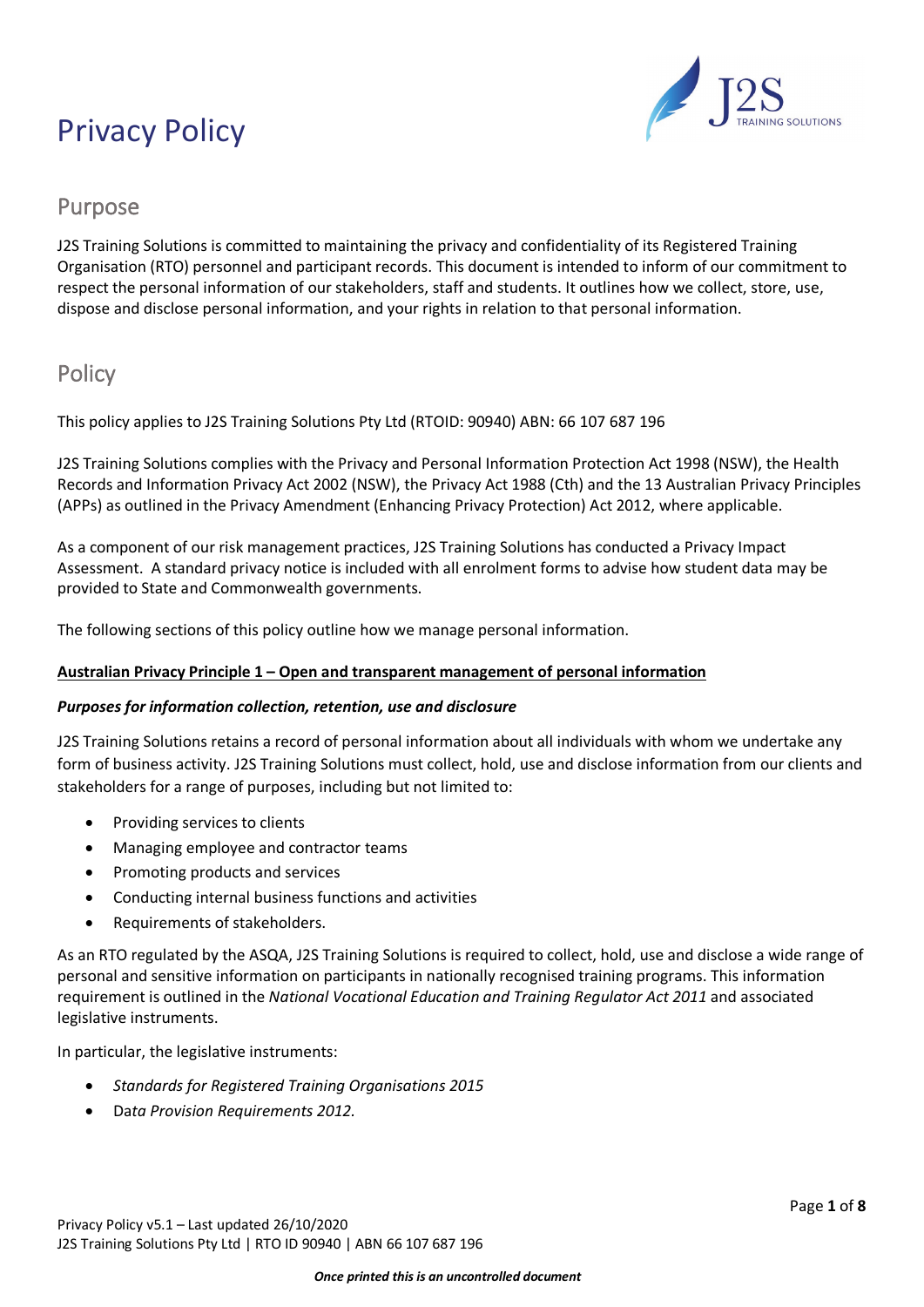

J2S Training Solutions is bound by various State Government Acts requiring similar information collection, use and disclosure (particularly *Education Act(s), Vocational Education & Training Act(s) and Traineeship & Apprenticeships Act(s)* relevant to state jurisdictions of J2S Training Solutions' operations.

J2S Training Solutions delivers services through a range of Commonwealth program and State Government funding contract agreement arrangements, which also include various information collection and disclosure requirements.

Due to these legal requirements, J2S Training Solutions discloses information held on individuals for valid purposes to a range of third-party entities including:

- Governments (Commonwealth, State or Local)
- **Australian Apprenticeships Support Networks**
- Employers (and their representatives) where there is a financial consideration by the employer or authorisation has been granted
- **Job active providers**
- **Schools, for school-based apprenticeships**
- Parents/guardians of minors.

### *Kinds of personal information collected and held*

The following types of personal information are generally collected, depending on the need for service delivery:

- **Contact details**
- **Employment details**
- **Educational background**
- **•** Demographic Information
- **E** Course progress and achievement information
- Financial billing information.

The following types of sensitive information will be collected and held:

- **I** Identity details
- **Employee details and HR information**
- **•** Complaint or issue information
- Disability status and other individual needs
- **Indigenous status**
- **Background checks (such as National Criminal Checks or Working with Children Checks).**

Where J2S Training Solutions collects personal information of more vulnerable segment of the community (such as children), additional practices and procedures are also followed. Please refer to J2S Training Solutions' *Working with Children Policy and Procedures* for further information.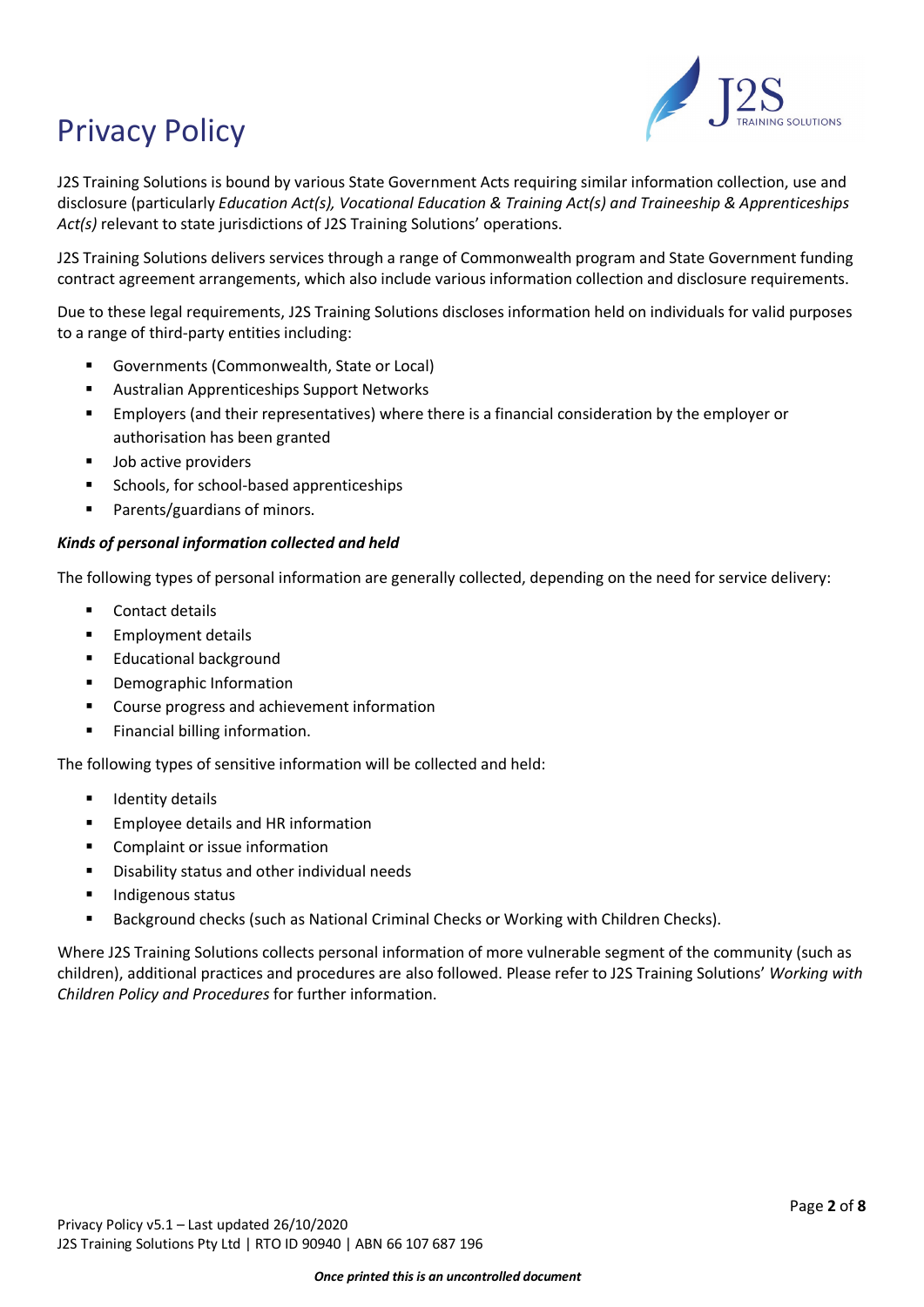

# *How personal information is collected*

J2S Training Solutions' usual approach to collecting personal information is to collect any required information directly from the individuals concerned. This may include the use of forms (such as registration forms, enrolment forms or service delivery records) and the use of web-based systems (such as online enquiry forms, web portals or internal operating systems).

#### *How personal information is held*

J2S Training Solutions' usual approach to holding personal information always includes robust storage and security measures. Information collected is:

- As soon as practical converted to electronic means
- Stored in secure, password protected systems, such as financial system, learning management system and student management system
- **Monitored for appropriate authorised use.**

Only authorised personnel are provided with login information to each system, with system access limited to only those relevant to their specific role. Virus protection, backup procedures and ongoing access monitoring procedures are in place.

Destruction of paper-based records occurs as soon as practicable in every matter, using secure shredding and destruction services at all J2S Training Solutions sites.

Individual information held across systems is linked through an allocated identification number for each individual.

### *Retention and Destruction of Information*

*J2S Training Solutions securely disposes the documents* for which personal information records are kept. In the event of our organisation ceasing to operate the required personal information on record for individuals undertaking nationally recognised training with us would be transferred to the ASQA, as required by law.

### *Accessing and seeking correction of personal information*

J2S Training Solutions confirms all individuals have a right to request access to their personal information held and to request its correction at any time. In order to request access to personal records, individuals must contact J2S Training Solutions' CEO on 1300 81 81 21 and request an *Access to Records Form*.

In all cases where access is requested by a third party, J2S Training Solutions will ensure that:

- Parties requesting access to personal information are robustly identified and vetted
- Where legally possible, the individual to whom the information relates will be contacted to confirm consent (if consent not previously provided for the matter)
- Only appropriately authorised parties, for valid purposes, will be provided access to the information.

### *Making our Privacy Policy available*

J2S Training Solutions provides its Privacy Policy to students through its Student Handbook, with this policy and procedure being publicly available from the Privacy Policy link on our website.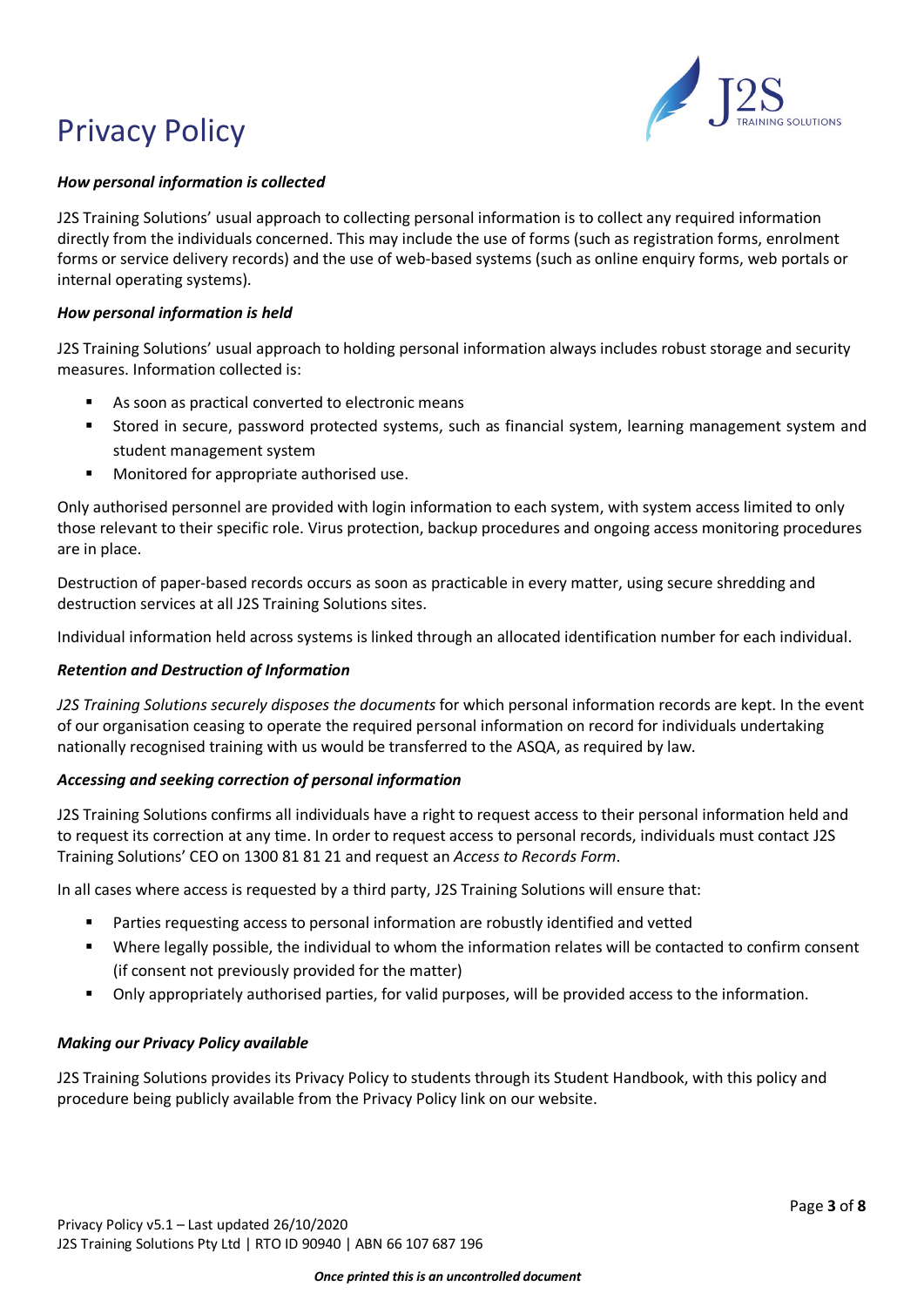

# *Review and Update of this Privacy Policy*

J2S Training Solutions will review this Privacy Policy:

- On an ongoing basis, as suggestions or issues are raised and addressed, or as government required changes are identified
- **Through our internal audit processes on a regular basis**
- As a part of any external audit of our operations that may be conducted by various government agencies as a part of our registration as an RTO or in normal business activities
- As a component of each complaint investigation process where the compliant is related to a privacy matter.

# **Australian Privacy Principle 2 – Anonymity and pseudonymity**

For general enquiries, J2S Training Solutions provides individuals with the option of not identifying themselves, or of using a pseudonym, when dealing with us in relation to a matter, whenever practical.

### *Requiring identification*

J2S Training Solutions must require and confirm identification of individuals for nationally recognised course programs. We are authorised by Australian law to deal only with individuals who have appropriately identified themselves. That is, it is a *Condition of Registration* for all RTOs under the *National Vocational Education and Training Regulator Act 2011* that we identify individuals and their specific individual needs on commencement of service delivery and collect and disclose Australian Vocational Education and Training Management of Information Statistical Standard (AVETMISS) data on all individuals enrolled in nationally recognised training programs. Other legal requirements, as noted earlier in this policy, also require considerable identification arrangements.

There are also other occasions within our service delivery where an individual may not have the option of dealing anonymously or by pseudonym, as identification is practically required for us to effectively support an individual's request or need.

### **Australian Privacy Principle 3 — Collection of solicited personal information**

J2S Training Solutions only collects personal information that is reasonably necessary for our business activities. All information we collect is collected by lawful and fair means.

# **Australian Privacy Principle 4 – Dealing with unsolicited personal information**

J2S Training Solutions may from time to time receive unsolicited personal information. Where this occurs, we promptly review the information to decide if we could have collected the information for the purpose of our business activities. Where this is the case, we may hold, use and disclose the information appropriately as per the practices outlined in this policy, otherwise it is destroyed.

### **Australian Privacy Principle 5 – Notification of the collection of personal information**

Whenever J2S Training Solutions collects personal information about an individual, we take reasonable steps to notify the individual of the details of the information collection or otherwise ensure the individual is aware of those matters. This notification occurs at or before the time of collection, or as soon as practicable afterwards.

Our notifications to individuals on data collection include:

 J2S Training Solutions' identity and contact details, including the position title, telephone number and email address of a contact who handles enquiries and requests relating to privacy matters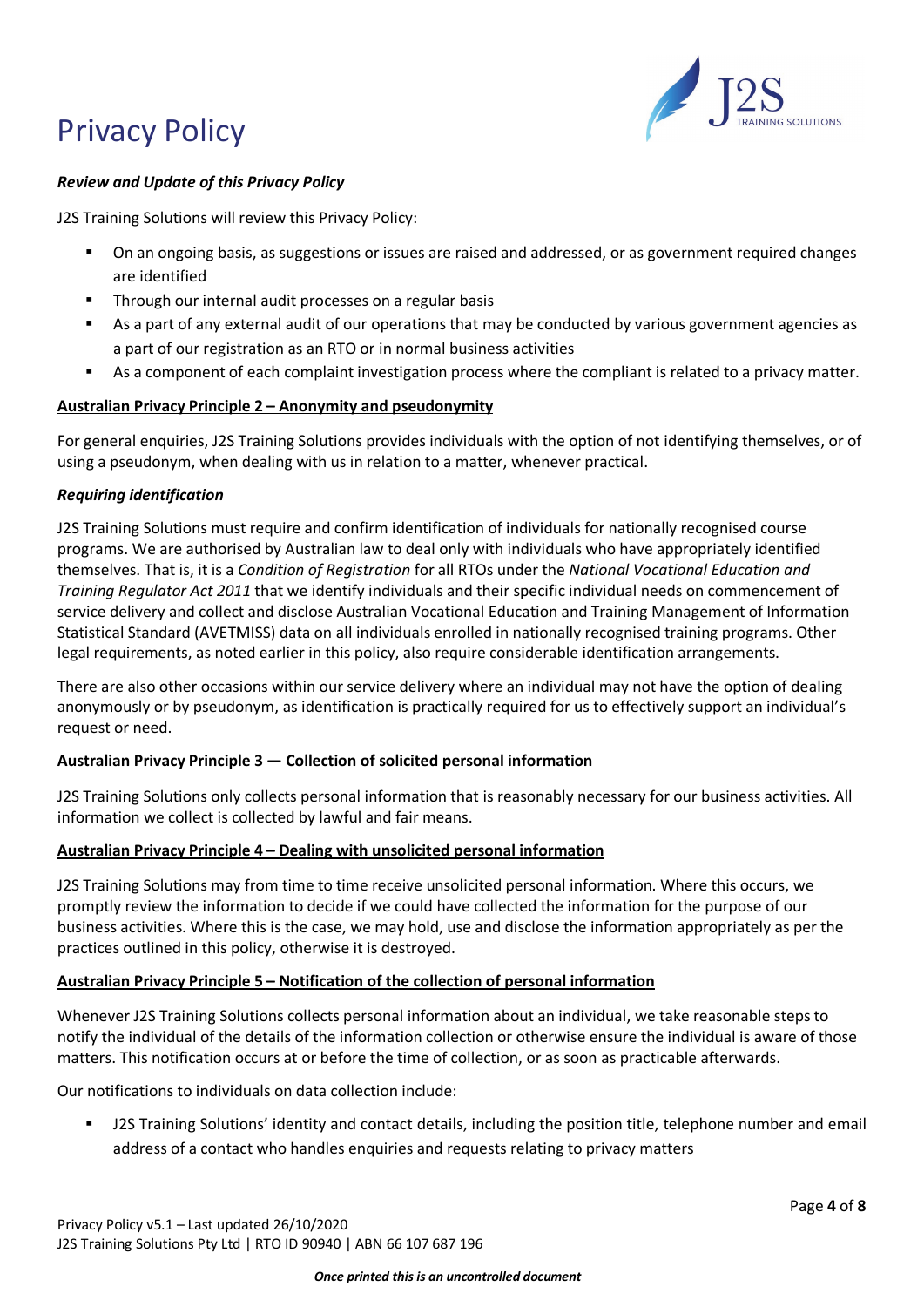

- The facts and circumstances of collection such as the date, time, place and method of collection, and whether the information was collected from a third party, including the name of that party
- If the collection is required or authorised by law, including the name of the Australian law or other legal agreement requiring the collection
- The purpose of collection, including any primary and secondary purposes
- The consequences for the individual if all or some personal information is not collected
- Other organisations or persons to which the information is usually disclosed, including naming those parties

Where possible, we ensure that the individual confirms their understanding of these details, such as through signed declarations, website form acceptance of details or in person through questioning.

# *Collection from third parties*

Where J2S Training Solutions collects personal information from another organisation, we:

- 1. Confirm whether the other organisation has provided the relevant notice above to the individual
- 2. Whether the individual was otherwise aware of these details at the time of collection
- 3. If this has not occurred, we will undertake this notice to ensure the individual is fully informed of the information collection.

# **Australian Privacy Principle 6 – Use or disclosure of personal information**

J2S Training Solutions only uses or discloses personal information it holds about an individual for the primary purposes for which the information was collected, or secondary purposes in cases where:

- An individual consented to a secondary use or disclosure
- An individual would reasonably expect the secondary use or disclosure, and that is directly related to the primary purpose of collection
- Using or disclosing the information is required or authorised by law.

### *Requirement to make a written note of use or disclosure for this secondary purpose*

If J2S Training Solutions uses or discloses personal information in accordance with an 'enforcement related activity' we will make a written note of the use or disclosure, including the following details:

- The date of the use or disclosure
- Details of the personal information that was used or disclosed
- **The enforcement body conducting the enforcement related activity**
- **If the organisation used the information, how the information was used by the organisation**
- The basis for our reasonable belief that we were required to disclose the information.

# **Australian Privacy Principle 7 – Direct marketing**

J2S Training Solutions does not use or disclose the personal information that it holds about an individual for the purpose of direct marketing, unless:

- The personal information has been collected directly from an individual, and the individual would reasonably expect their personal information to be used for the purpose of direct marketing
- The personal information has been collected from a third party, or from the individual directly, but the individual does not have a reasonable expectation that their personal information will be used for the purpose of direct marketing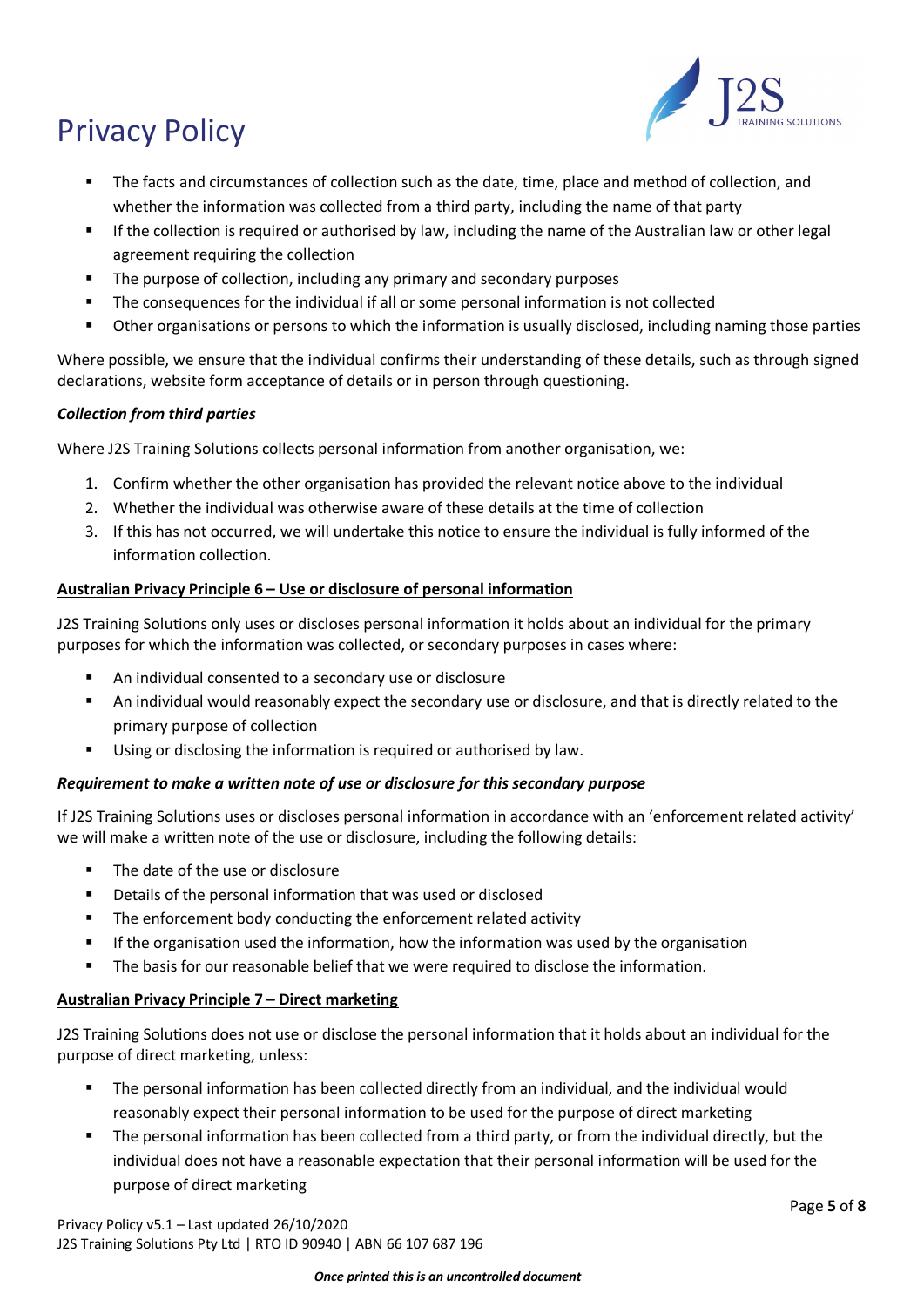

 We provide a simple method for the individual to request not to receive direct marketing communications (also known as 'opting out').

On each of our direct marketing communications, J2S Training Solutions provides a prominent statement that the individual may request to opt out of future communications, and how to do so.

An individual may also request us at any stage not to use or disclose their personal information for the purpose of direct marketing, or to facilitate direct marketing by other organisations. We comply with any request by an individual promptly and undertake any required actions for free.

We also, on request, notify an individual of our source of their personal information used or disclosed for the purpose of direct marketing unless it is unreasonable or impracticable to do so.

# **Australian Privacy Principle 8 – Cross-border disclosure of personal information**

Before J2S Training Solutions discloses personal information about an individual to any overseas recipient, we take reasonable steps to ensure that the recipient does not breach any privacy matters in relation to that information.

### **Australian Privacy Principle 9 – Adoption, use or disclosure of government related identifiers**

J2S Training Solutions does not adopt, use or disclose a government related identifier related to an individual except:

- **IF In situations required by Australian law or other legal requirements**
- Where reasonably necessary to verify the identity of the individual
- Where reasonably necessary to fulfil obligations to an agency or a State or Territory Authority
- As prescribed by regulations.

### **Australian Privacy Principle 10 – Quality of personal information**

J2S Training Solutions takes reasonable steps to ensure that the personal information it collects is accurate, up-todate and complete. We also take reasonable steps to ensure that the personal information we use or disclose is, having regard to the purpose of the use or disclosure, accurate, up-to-date, complete and relevant. This is particularly important where:

- When we initially collect the personal information
- When we use or disclose personal information.

J2S Training Solutions takes steps to ensure personal information is factually correct. In cases of an opinion, we ensure information considers competing facts and views and makes an informed assessment, providing clear this is an opinion. Information is confirmed up-to-date at the point in time to which the personal information relates.

Quality measures in place supporting these requirements include:

- Internal practices, procedures and systems to audit, monitor, identify and correct poor-quality personal information (including training staff in these practices, procedures and systems)
- **Protocols that ensure personal information is collected and recorded in a consistent format, from a primary** information source when possible
- **Ensuring updated or new personal information is promptly added to relevant existing records**
- Providing individuals with a process to review and update their information
- Reminding individuals to update their personal information at critical service delivery points (such as from application to enrolment and completion) when we engage with the individual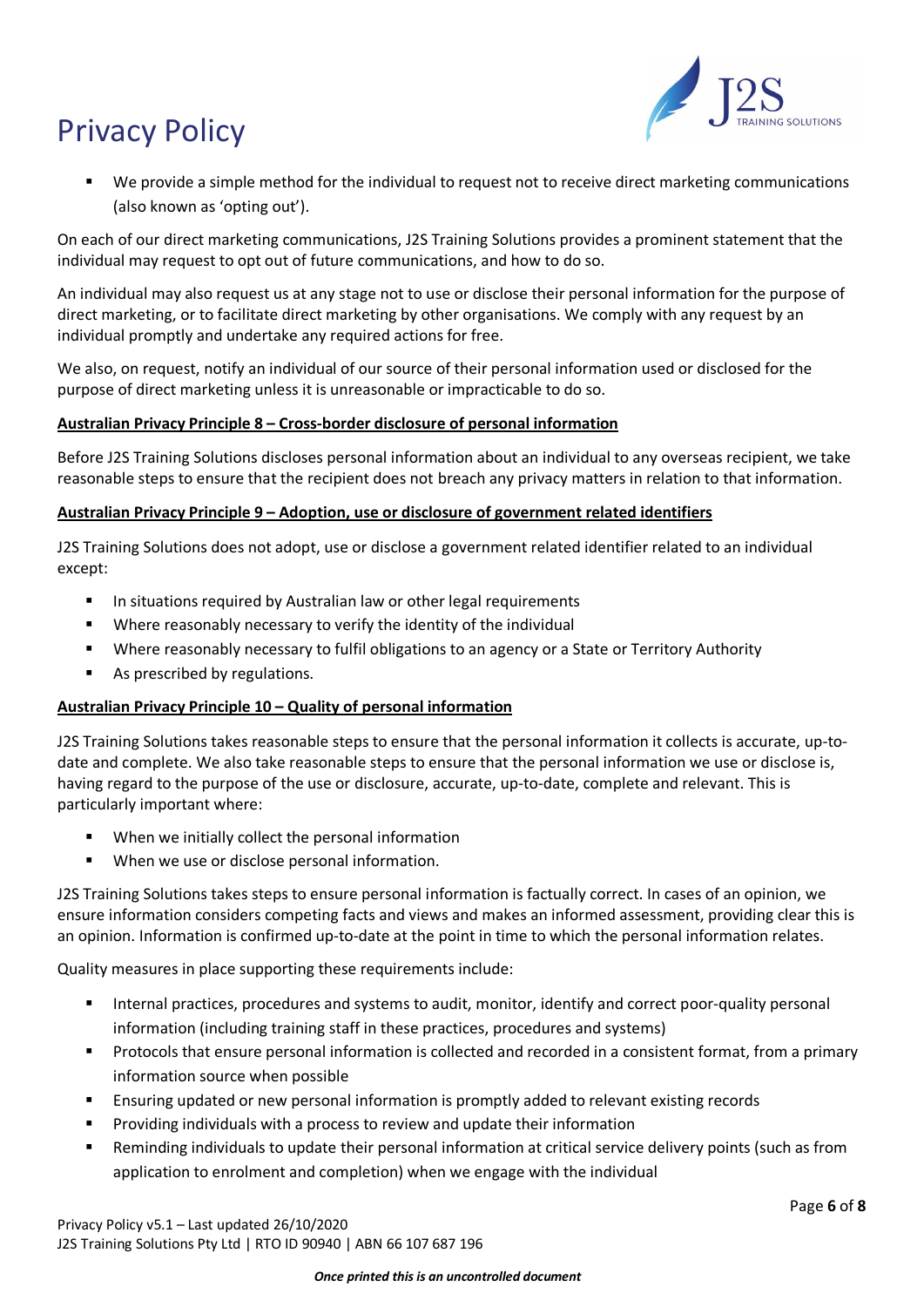

- Contacting individuals to verify the quality of personal information where appropriate when it is about to used or disclosed, particularly if there has been a lengthy period since collection
- Checking that a third party, from whom personal information is collected, has implemented appropriate data quality practices, procedures and systems.

# **Australian Privacy Principle 11 — Security of personal information**

J2S Training Solutions takes active measures to consider whether we can retain personal information we hold, and to ensure the security of personal information we hold. This includes reasonable steps to protect the information from misuse, interference and loss, as well as unauthorised access, modification or disclosure.

We destroy or de-identify personal information held once the information is no longer needed for any purpose for which the information may be legally used or disclosed.

Access to J2S Training Solutions offices and work areas is limited to our personnel only - visitors to our premises must be authorised by relevant personnel and are always accompanied. Any information in a paper-based form, is maintained in an appropriately secure place to which only authorised individuals have access.

Regular staff training and information bulletins are conducted with J2S Training Solutions personnel on privacy issues, and how the Australian Privacy Principles apply to our practices, procedures and systems. Training is also included in our personnel induction practices.

We conduct internal audits as to the adequacy and currency of security and access practices, procedures and systems implemented.

# **Australian Privacy Principle 12 — Access to personal information**

Where J2S Training Solutions holds personal information about an individual, we provide that individual access to the information on their request. In processing requests, we:

- Ensure through confirmation of identity that the request is made by the individual concerned, or by another person who is authorised to make a request on their behalf
- Respond to a request for access:
	- Within 14 calendar days, when notifying our refusal to give access, including providing reasons for refusal in writing, and the complaint mechanisms available to the individual
	- Within 30 calendar days, by giving access to the personal information that is requested in the way it was requested.
- Provide information access free of charge.

### **Australian Privacy Principle 13 – Correction of personal information**

J2S Training Solutions takes reasonable steps to correct personal information we hold, to ensure it is accurate, upto-date, complete, relevant and not misleading, having regard to the purpose for which it is held.

### *Individual Requests*

On an individual's request, we:

- Correct personal information held
- Notify any third parties of corrections made to personal information, if this information was previously provided to these parties.